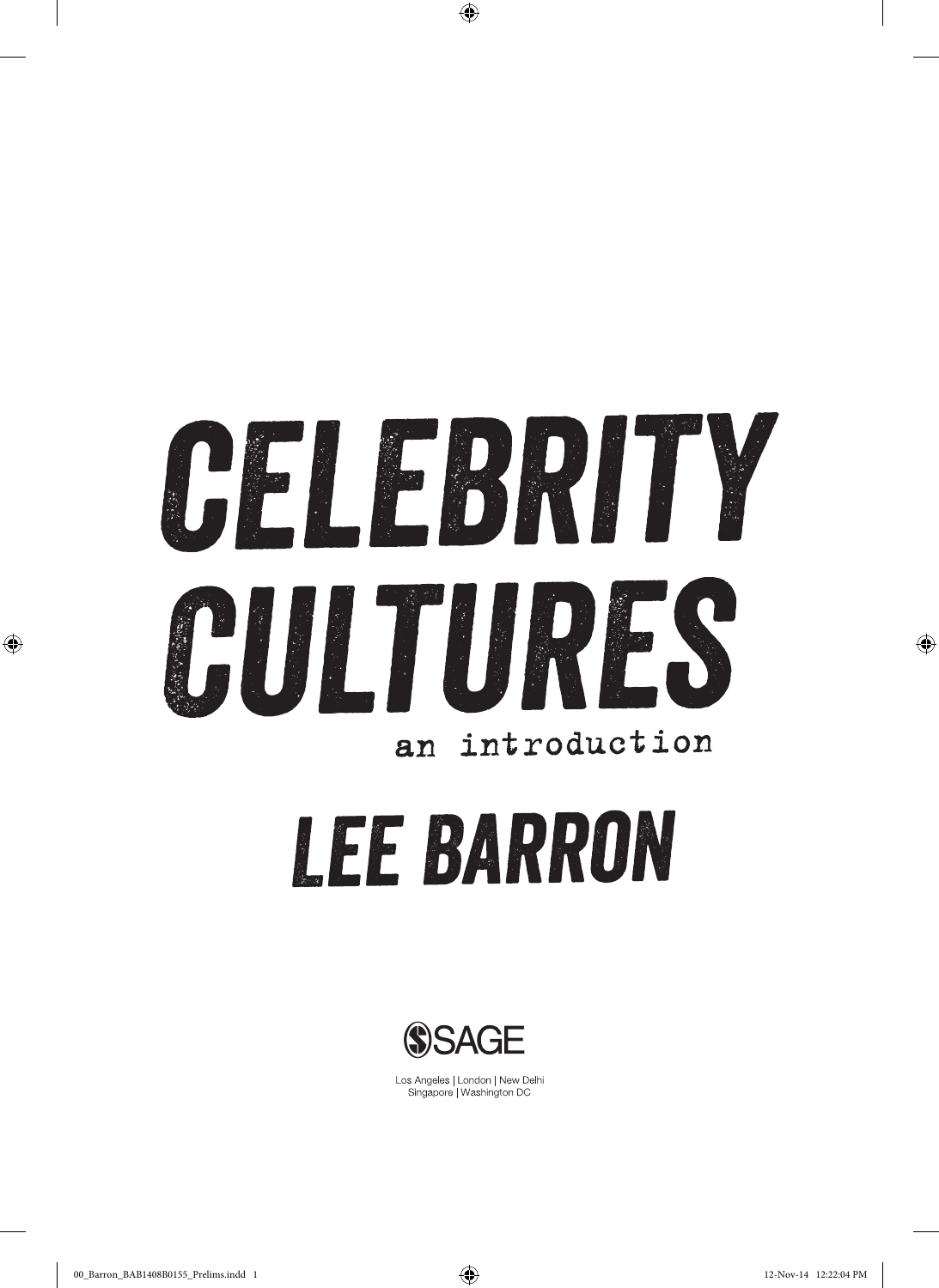

⊕

# Celebrity and Politics

# **CHAPTER OVERVIEW**

This chapter looks at the ways in which lines between the worlds of politics and celebrity have become more closely entwined in recent years. As such, not only have some celebrities gained official political office, such as Ronald Reagan, Imran Khan, and Arnold Schwarzenegger, but an increasing number are endorsing and popularizing political causes that they are personally motivated by. The result is that alongside official political figures now are individuals such as Bono, Matt Damon, George Clooney, Oprah Winfrey, Lady Gaga, and Katy Perry, highly visible as advocates in the political system and using their fame to inspire and motivate the public to support their endorsed causes. However, while such actions are arguably laudable and constitute a responsible use of celebrity, critics point to the effect this has from a democratic perspective, and in some instances argue that celebrity politics ultimately serves the interests of the particular celebrity's personal brand. To explore and examine the celebrity politics debate, the chapter will cover:

- The development of celebrity political engagement
- The concept of the powerless elite and the limits to celebrity political power
- Celebrity and public visibility
- Celebrity politicians
- Celebrity activism and the functions of political celebrities
- Critical reactions to celebrity political engagement

To illustrate the myriad relationships that exist between celebrities and political engagement, the chapter will discuss specific celebrity examples such as Ronald Reagan, Arnold Schwarzenegger, Bob Geldof, Bono, Brad Pitt, and Angelina Jolie.

# **CELEBRITY POLITICS**

From a cynical perspective, the British philosopher John Gray argues that the borders between politics and entertainment are fundamentally distorted to the

⊕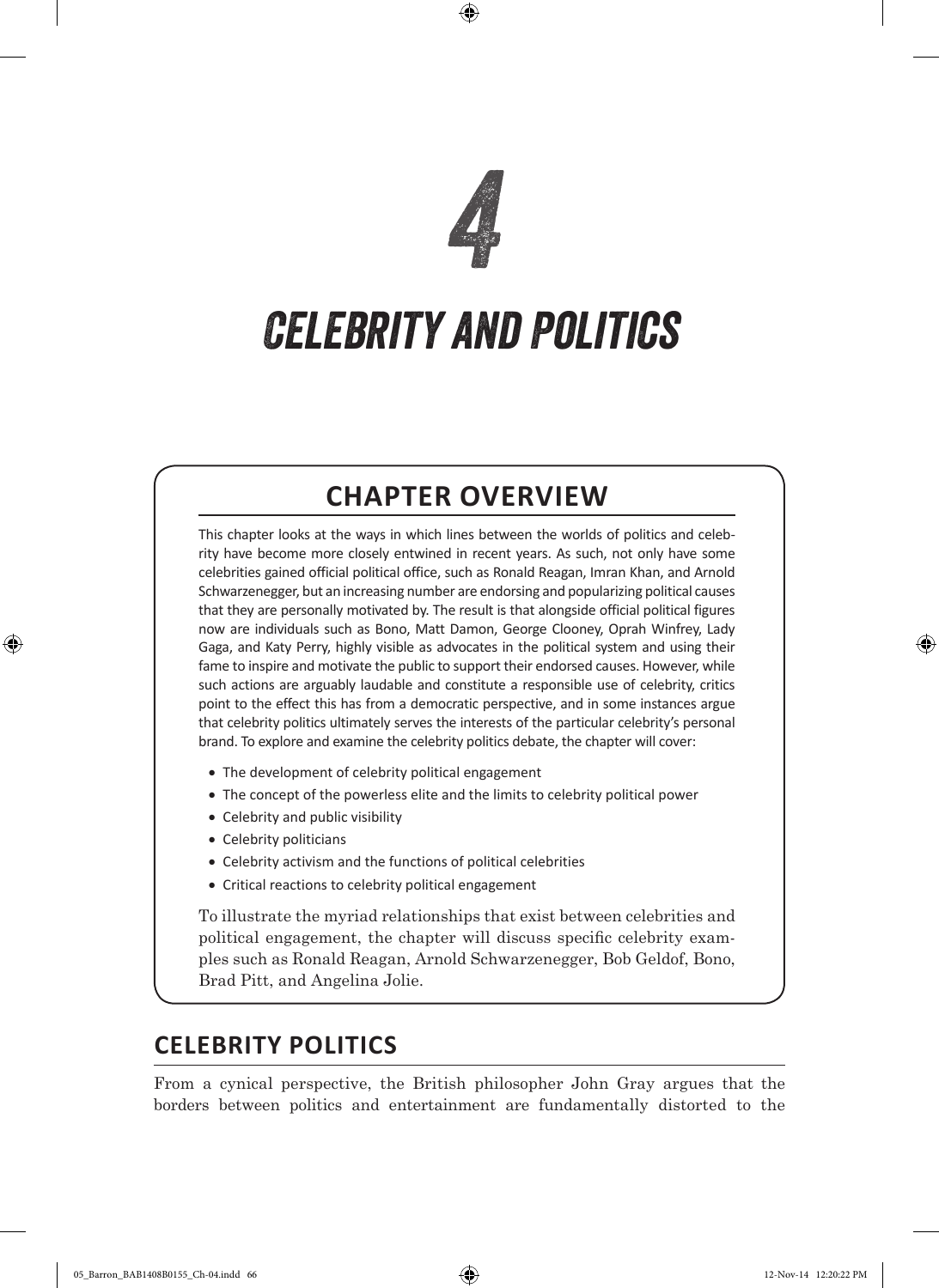extent that in 'the current media culture of revelatory diaries and confessional memoirs, kiss-and-tell journalism and voyeuristic television, ex-politicians are no different from anyone else in seeking to turn themselves into marketable commodities' (2004: 202–3). But in the view of John Street (2006), who has extensively examined the link between politics and celebrity, this is not really so unusual, as in recent years it certainly appears that the worlds of politics and popular culture have become indivisible as politicians have increasingly become more like celebrities.

 $\textcircled{\scriptsize{*}}$ 

To make sense of this development, Street turns to the thoughts of the economist Joseph Schumpeter and his work *Capitalism, Socialism and Democracy*, published in 1943. Within this seminal text Schumpeter focused attention on the similarity between the worlds of business and politics, arguing that the connection lay in the way in which the business person dealt in a particular commodity and the politician traded in votes. As such, both effectively were regulated by the operation of a distinctive market force: the law of supply and demand. Consequently, 'success in business and success in politics were just a matter of producing a product that customers wanted. Competition ensured that the best won' (2006: 359). The link between business and politics has intensified since the 1940s, with the ethos of business practice increasingly establishing itself as a central tenet within the political process. For instance, political parties and politicians evoke the language of market research as policies are invariably 'advertised' and voters strategically 'targeted', while parties have become branded 'products' characterized by the importance of maintaining an appropriate public image and competing for votes in a manner akin to the way in which businesses compete for customers. In line with the classic economic view of Schumpeter, Street points out that voters frequently make their choice between parties on the basis of the evaluation of competing policy content and promises and thus behave in a manner akin to consumers in a market. This rationale was proffered as a key reason why the British Labour Party's electoral campaigns continually resulted in defeat throughout the 1980s and early 1990s as they were judged by the electorate to lack a plausible 'product', even to voters who would have political sympathies (opposed to the right-sided political identity of the Conservative party) to their natural constituency.

Within a British context this changed in the 1990s with the rise to power of Tony Blair, a figure who moved away from the more overly leftist stance of previous Labour leaders (most notably Michael Foot and Neil Kinnock) and who possessed a professionalized and charismatic sense of political authority. Furthermore, Tony Blair represented the historic 'rebranding' of the classic Labour Party into a new identity, that of 'New Labour, defined by its left-of-centre stance, or its embrace of 'Third Way' politics with its fusion of welfare state commitment and focus upon social equality connected with the market economy and the ethos of 'no rights without responsibilities' (Giddens, 1998, 2000). Furthermore, Tony Blair's New Labour would also see the lines between politics and fame blur as a number of 'cool' celebrity figures of the stature of Noel Gallagher of the rock band Oasis were invited to 10 Downing Street (Street, 2001).

⊕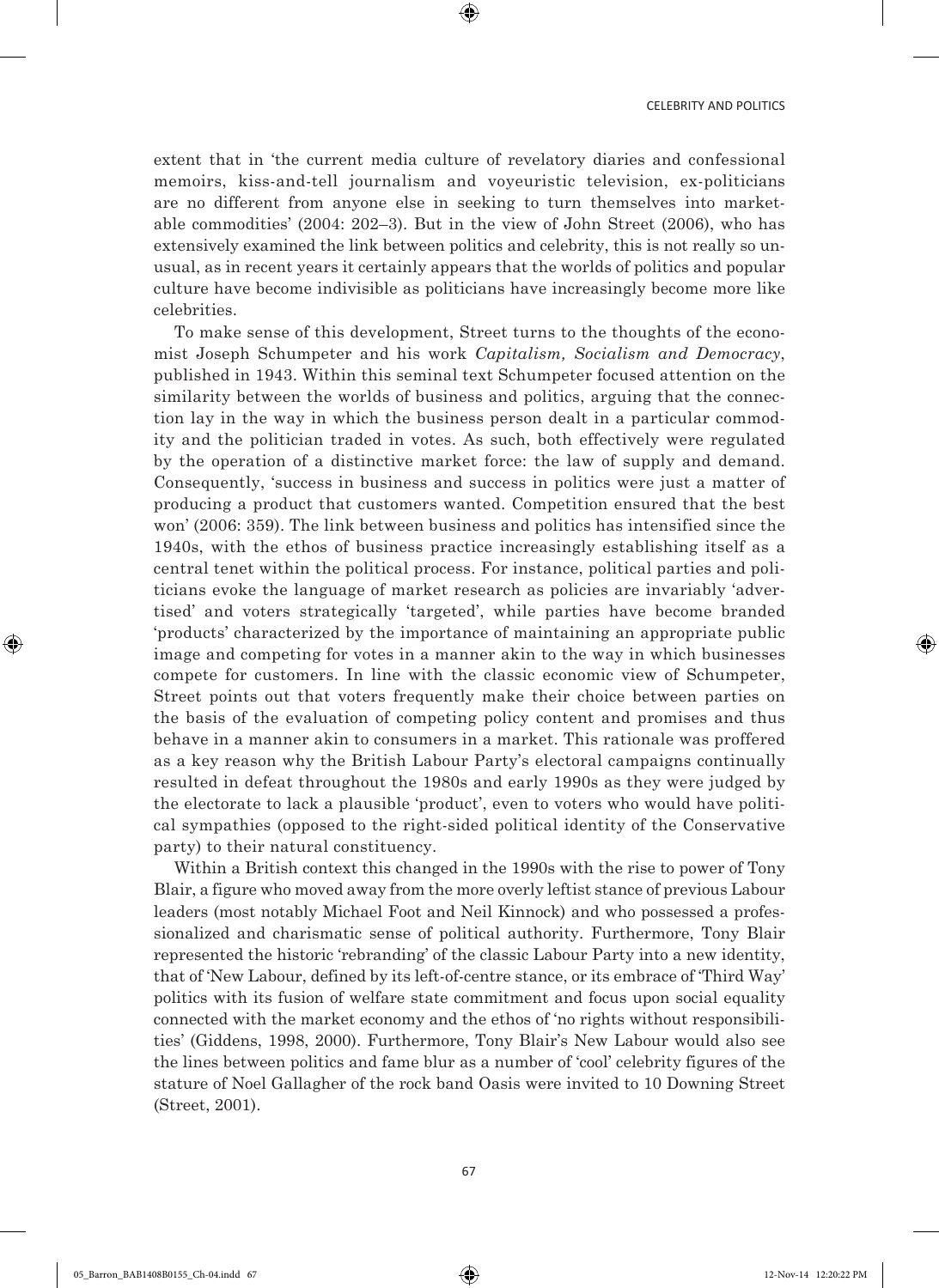### **STAGED CELEBRITY AND THE POWERLESS ELITE**

⊕

As Rojek argues, the linkages between politics and celebrity illustrate the central quality and nature of 'staged celebrity'. Staged celebrity refers to the calculated technologies and strategies of performance and self-projection designed to achieve a status of monumentality in public culture. Rojek cites Abraham Lincoln's iconic 'journey from a log cabin to the White House' narrative as a key historical example (2001: 121), arguing that Lincoln's 'plainsman oratory' style was a key factor in courting voters and was part of a process of skilful political calculation. Furthermore, as celebrity culture established itself as a distinctive social presence, it would progressively provide new opportunities for celebrity endorsement of political figures and parties. Consequently, presidents from the 1920s have sought to obtain voter allegiance through actively courting film entertainers. The most visible instance of this practice occurred in the 1960s and surrounded the presidency of John F. Kennedy. Hence, Kennedy, via his 'Ratpack' film actor brother-in-law Peter Lawford, was brought into contact with high-profile actors of the stature of Frank Sinatra, Sammy Davis Jnr, and most famously, Marilyn Monroe.

The combination of presidents (and would-be presidents) with celebrities would become a permanent fixture within the American political landscape. For instance, in the 1990s Bill Clinton was dubbed the first 'rock 'n' roll president' when he used film and pop stars to enhance his image, while his wife Hillary Clinton's bid for a seat in the Senate was supported by Nicole Kidman and Robert De Niro. But Barrack Obama's two successful presidential campaigns have seen a glittering array of Hollywood and music elites, from Barbra Streisand, Oprah Winfrey, and Bruce Springsteen, to Matt Damon, George Clooney, Anne Hathaway, Katy Perry (even sporting a Vote Obama dress at one pop performance), Lady Gaga, and Jay-Z and Beyoncé, show public support. And for commentators, the rationale for this association is clear from the perspective of politicians as the 'intention is to create an aura of "popularity", to borrow precisely from the relationship of trust and admiration that is associated with figures in popular culture' (Street, 2001: 191). But in some instances, for example Nicolas Sarkozy, the former President of France (from 2007 to 2012), his celebrity connection was forged through his marriage to the Italian singer-actress-model, Carla Bruni.

Arguably, a more striking facet of contemporary culture is not merely the instances of politicians transforming themselves into celebrities, but the ways in which the blurring of the line between politics and celebrity is resulting in ever-increasing numbers of celebrity figures entering into the political arena, either as activists, advocates, or elected figures. And yet, this should not be possible due to the very nature of celebrity itself. This position is conventionally related to Francesco Alberoni and his now-classic article *The Powerless Elite* (1972), in which he articulates an influential sociological account of the rise and nature of 'stardom'. For Alberoni, within every society there are individuals who, in the eyes of other members of their society, are considered to be remarkable and who, crucially, attract widespread social attention. Historically this is usually applied to individuals who held positions of political, economic, or religious power, such as kings, aristocrats, or priests – individuals who possessed the ability to influence their societies. But, while such individuals are also

⊕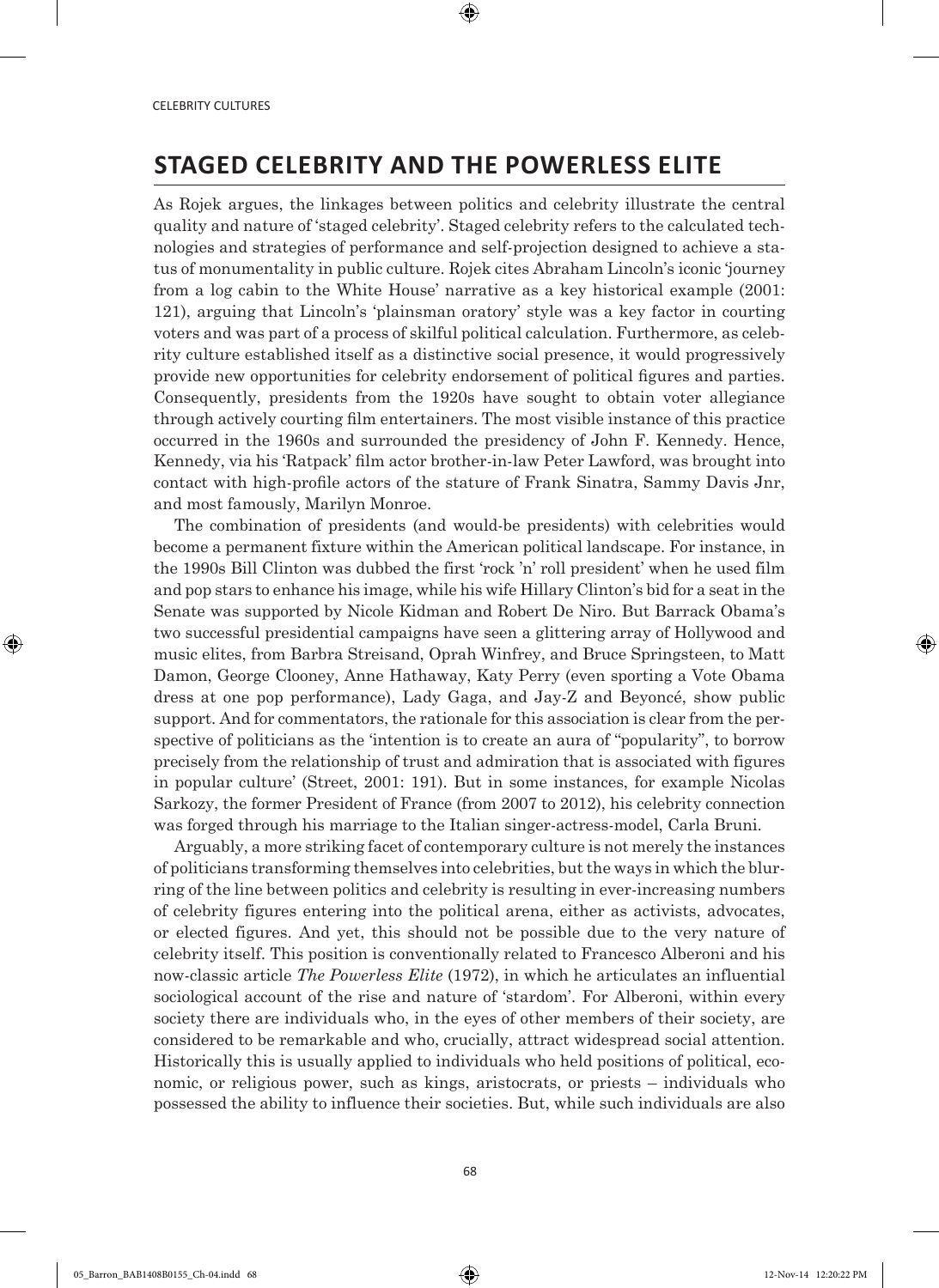readily identifiable within modern Western societies, Alberoni identifies a further social group 'whose institutional power is very limited or non-existent, but whose doings and way of life arouse a considerable and sometimes even a maximum degree of interest' (1972: 75). These are the stars or cultural 'idols', the celebrity figures C. Wright Mills defines as 'The Names that need no further identification' (1959: 71–2), who may have cultural influence, but who are 'unimportant from a political point of view' (1972: 76) and who cannot occupy institutional positions of power. Thus, while stars (film, sport, etc.) are clearly a significant (adapting and re-formulating C. Wright Mills' famous sociological term) 'power elite', they cannot convert this status into institutional power that would see them direct or govern political decision making. And the principal reason why such influential individuals cannot assume political positions of power is very particular to their nature.

 $\textcircled{\scriptsize{*}}$ 

This is because the stars' sphere of influence is restricted to the level of culture and there is no possibility of their 'charisma' (Alberoni utilizes Weber's idea) of ever becoming significant from a political perspective. As such, stars represent a noteworthy social phenomenon, an elite and highly privileged group who do not instil social envy (because within open democratic states that are characterized by social mobility, anyone, in theory, could become a star) and who possess no real access to political power. But this does not fully explain exactly how powerful individuals who can excite fervent followings (as we saw in Chapter 2) seemingly cannot translate this into political power. The answer to this, for Alberoni, actually lies within the very nature of stardom itself. This is because for stardom to work, it requires a large number of spectators within a large-scale society, a mass audience, to render a minority of people into points of reference for the entire population – simply put, that they are recognizable to significant numbers of a given population. However, this visibility negates the 'true nature of power' because the genuine 'power elite', those who drive society and dictate its actions and future, are typically characterized by isolation.

A key reason why this is the case is that traditionally the powerful seek to ensure a degree of secrecy since their actions might not accord with those of the general, nonprivileged population. Consequently, the power elite seek to reduce their observability. As such, any increase in observability is frequently a demonstration of the diminution of power and of the power elite never wishing to be exposed to a high degree of observability (we might think of Julian Assange's WikiLeaks organization as a contemporary example of the controversy in revealing the 'secrets' of the power elite, be they governmental or business). In the case of stars, the reverse is the case because for them 'observability is practically unlimited' (Alberoni, 1972: 82); indeed, it is the lifeblood of celebrity status. Therefore, because stars are always in the public eye, they are rendered politically powerless as their status contravenes the nature of institutional power.

# **CELEBRITY VISIBILITY, NEWSWORTHINESS, AND POLITICAL CAUSES**

Alberoni is another of our 'usual suspects' in speaking of classical approaches to the study of celebrity, and his ideas are intriguing, but limited. Dyer (1982), points to

⊕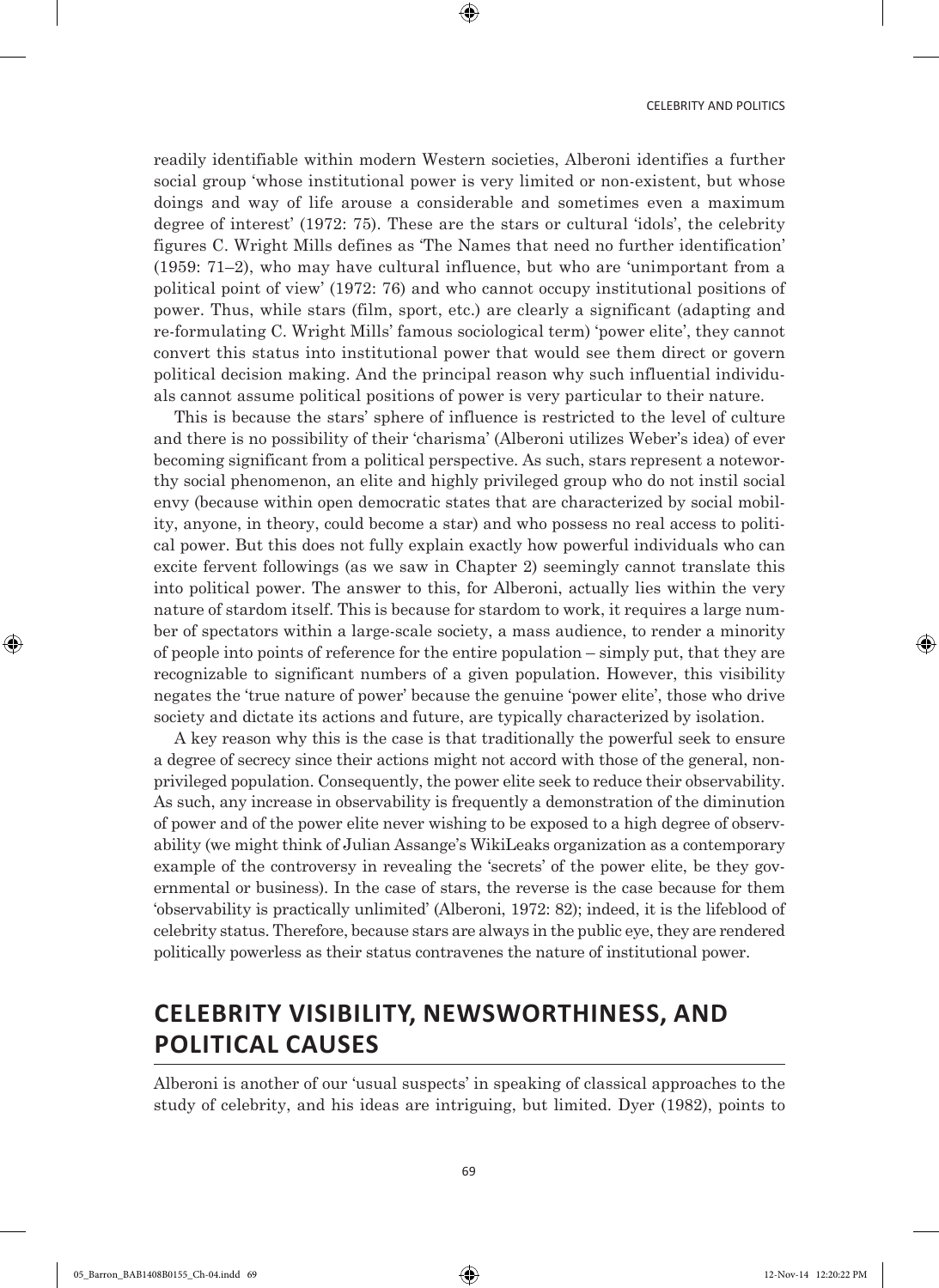the fact that in the 1950s and 1960s there were numerous Hollywood stars (Marlon Brando, John Wayne, and Jane Fonda) who, while possessing no institutional political positions of power, nevertheless transmitted very clearly-defined ideological positions and expressions of personal political views – views that had power directly because of their visibility as world-famous Hollywood film stars. Furthermore, the increasing celebrity status of many American political figures in 1960s America was a direct result, argues Todd Gitlin (2003), of media focus due to their newsworthiness and recognizable cultural status. Therefore, as Cashmore notes, Alberoni's approach has become progressively out of step with the contemporary celebrity/politics equation because the link between celebrity and politics is centrally based on the *overt* cultural visibility of such figures, a visibility/cultural power dynamic that can be transmuted into political currency. According to Jessica Evans (2004), global charitable organizations such as Oxfam have recognized the value of using celebrity figures to communicate and simplify potentially complex economic and political arguments. Celebrities can raise public awareness directly, due to their cultural visibility and fame. Consequently Oxfam campaigns have frequently featured international celebrity figures, such as Chris Martin, Youssou N'dour, Djimon Hounsou, Colin Firth, Thom Yorke, Gael Garcia Bernal, Angelique Kidjo, and Michael Stipe. Additionally, the charity has several further avowed celebrity supporters that include Alicia Keys, Ed Sheeran, Rooney Mara, Annie Lennox, Scarlett Johansson, Kanye West, Lady Gaga, Chris Martin, Bono, and Yoko Ono.

⊕

A crucial issue to explore is the degree to which the link between politics and celebrity stretches back further than Alberoni acknowledges. For example, in van Krieken's view, the celebrification of politics is traceable back to the sixteenth century and the strategies of self-presentation that were being enacted by monarchs.

Chapter 1 discusses the historical self-promoting exploits of Alexander the Great, Julius Caesar, and Louis XIV, but to this list we can also add Henry VIII of England, who similarly engaged in practices to win the 'hearts and minds' of the population while enhancing his own image in a strategic manner. And he did this by constructing a public persona that would, in contemporary terms, be viewed as 'an action-man celebrity identity, a combination of swashbuckling film idol, military hero and sports star' (van Krieken, 2012: 102). Here, then, was a king who wished, via public displays of prowess in sports such as jousting and archery, to transcend his ascribed monarchical status and did so by transforming himself into a publicly-recognized political celebrity figure.

Moving into the early twentieth century, the political power of celebrity influence was not lost upon social decision-makers. For instance, referring to American war leaders, Leo Braudy (1986) observes that such political figures turned to the emergent film industry, and more importantly to its new stars, within the period of the First World War to 'sell' the conflict to an American public who viewed it as a geographically remote European campaign. As a consequence, stars such as Douglas Fairbanks Jr., Charlie Chaplin, and Mary Pickford heavily promoted the selling of war bonds. Similarly, as the celebrity commenter Cooper Lawrence (2009) argues, the singer Kate Smith's weekly radio programme, *The Kate Smith Hour*, ended with her singing a rendition of Irving Berlin's 'God Bless America' in support of raising money for war bonds for the US military in the early 1940s, to considerable

⊕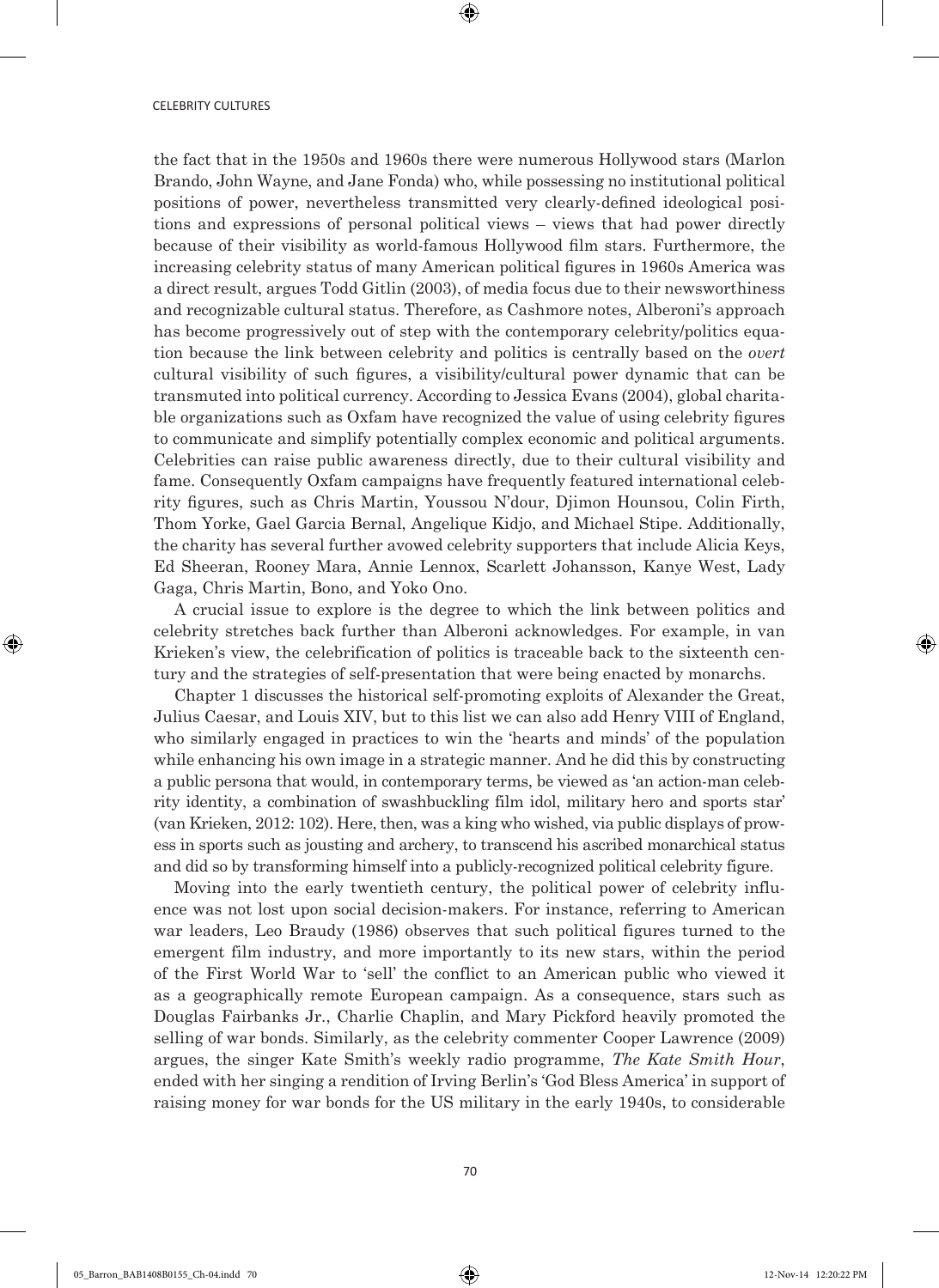effect. The recognition that celebrities could indeed have potent political influence was developed in America in the 1960s by Alan R. Novak, a senior counsel to the Democratic Senator, Edward M. Kennedy, who identified that many Hollywood stars were openly Democrats and that a number of benefits would be reaped in recruiting them to endorse candidates, from substantial financial contributions, to the more influential issues of lending glamour to the party and ensuring maximum media coverage, factors that have been intrinsic, as pointed out earlier, to the Democratic party ever since.

 $\textcircled{\scriptsize{*}}$ 

Although such instances show that for decades celebrities have demonstrably had considerable persuasive powers, or at least political and military figures have believed them to have such abilities over public opinions (to the point of galvanizing an American population to support and join the First World War), we might still argue that Alberoni's analysis remains intact. The celebrity examples I have just cited have political significance, but still lack institutional power. They have powerful voices that many people did listen to, and still constitute a powerless elite. But there have been celebrities who have gained political office, and have wielded considerable institutional power and thus represent a critical evaluation of Alberoni's 'powerless elite' concept.

# **CELEBRITIES AS POLITICIANS**

The most striking example of a 'star' attaining political power is that of the American actor Ronald Reagan, who moved from acting in films such as *Hellcats of the Navy*, *Cattle Queen of Montana*, and *Bedtime for Bonzo* in the 1940s, 1950s, and 1960s, to becoming the President of the United States from 1981 to 1989 (with his second election a landslide victory). And not only would he become an iconic president, but he would, via what would be dubbed 'Reaganomics', establish himself as one of the key political popularizers of neoliberalism, the economic doctrine based upon the principles that true human wellbeing must be achieved through enabling individuals to realize their entrepreneurial freedom within a social framework based upon private property rights, free markets, and free trade (Harvey, 2007: 2). Ronald Reagan attained a considerable level of institutional authority, and while his Hollywood career was long abandoned, Ellis Cashmore (2006) argues that Reagan's climb to the Presidency of the United States was based upon skills transferred from acting and his status as a film star. When he retired from acting in 1964 (the date of his last film, *The Killers*), Reagan's political experience was largely limited to his tenure as the President of the Screen Actors Guild between 1947 and 1952 and 1959 and 1960. However, switching political allegiance from the Democrats to the Republicans, he stood for the office of Governor of California in 1966 and was successfully elected. In the 1970s, on his third attempt, he successfully gained the presidential nomination and ran against Jimmy Carter, defeating him and becoming elected as President. With regard to his political success, Cashmore stresses that Reagan's acting skills were an invaluable asset, especially in debates with opponents, and for the changing American media landscape as supporters and

⊕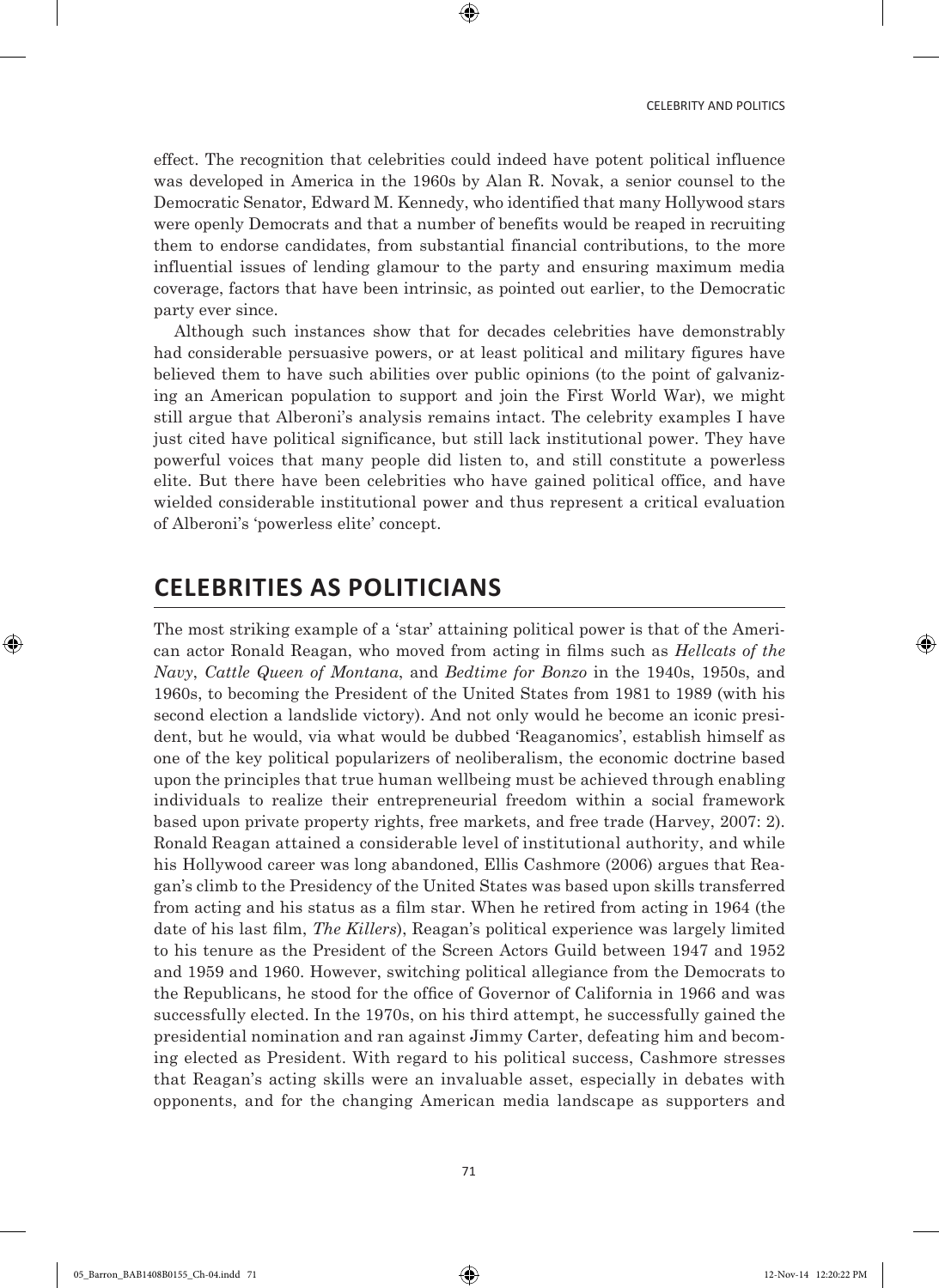rivals dubbed Reagan 'The Great Communicator: his expression of ideas in plain, easy-to-understand language was made for a culture in which the media was taking on greater importance' (2006: 214).

⊕

While Ronald Reagan had an apprenticeship in politics with the Screen Actors Guild, the next dramatic example of a Republican celebrity gaining political power relied instead on his globally recognized star image, and that was the election of actionfilm mega-star Arnold Schwarzenegger to the position of Governor of California in 2004. In a recall election against an unpopular Governor (Gray Davis) that gave him only 62 days of campaigning time, Freya Thimsen argues that Schwarzenegger drew upon the generic conventions of his film career (the heroic, physically imposing figure represented in films from *Pumping Iron*, *Conan the Barbarian*, and *The Terminator*, to *Total Recall* and *True Lies*) to enable him to ultimately 'metamorphose into 'The Governator' (2010: 49). And the play upon his iconic screen cyborg character was deliberate, as Cashmore states, because the rhetoric of his campaign was filled with slogans such as his promise to 'terminate taxes' for the people of California. As such, due to his communicable efficacy, his 'American dream' persona (a body-builder from Austria coming to America and making it big), but more importantly, his globallyrecognizable image, Schwarzenegger drew far more public attention than his fellow aspiring politicians who lacked film star status, and easily eclipsed other candidates who did possess a cache of fame (including former child star Gary Coleman, pornography magnate Larry Flynt, and Arianna Huffington). In essence, then, *being* Arnold Schwarzenegger was a key factor in electoral success.

Furthermore, Ronald Reagan and Arnold Schwarzenegger are not alone in having gained political office. Clint Eastwood, Sonny Bono, and the wrestler-turned-actor Jesse 'The Body' Ventura have all been elected to mayoral positions. And in a wider global context, the Pakistan cricketer, Imran Khan, launched his own political party, the Pakistan Tehreek-e-Insaf, in 1996 and attained considerable political visibility in the 2013 elections. Consequently, Alberoni's view that stars do not have the capacity to make decisions that actually change society can be directly countered with reference to Reagan, Schwarzenegger, and so on – celebrity figures whose public visibility has been instrumental to their political success within positions of institutional power. And yet, it could be argued that these examples, significant though they may be, are still relatively rare and that, in the main, celebrities remain a powerless elite. But if we consider the issue of *unelected* political roles that are adopted by celebrity figures, then the inadequacy of Alberoni's view becomes an issue again.

# **CELEBRITY POLITICIANS-WITHOUT-OFFICE**

The concept of the celebrity 'politician-without-office' is a term that has arisen, Cashmore argues, principally from the mid-1980s, a period in which the boundaries between the worlds of politics and celebrity became progressively indistinct, and an increasing number of celebrity figures began to become visibly associated with political causes. The key difference between these figures and the likes of Arnold Schwarzenegger is that, as Street states (referring to Bono), they speak out

⊕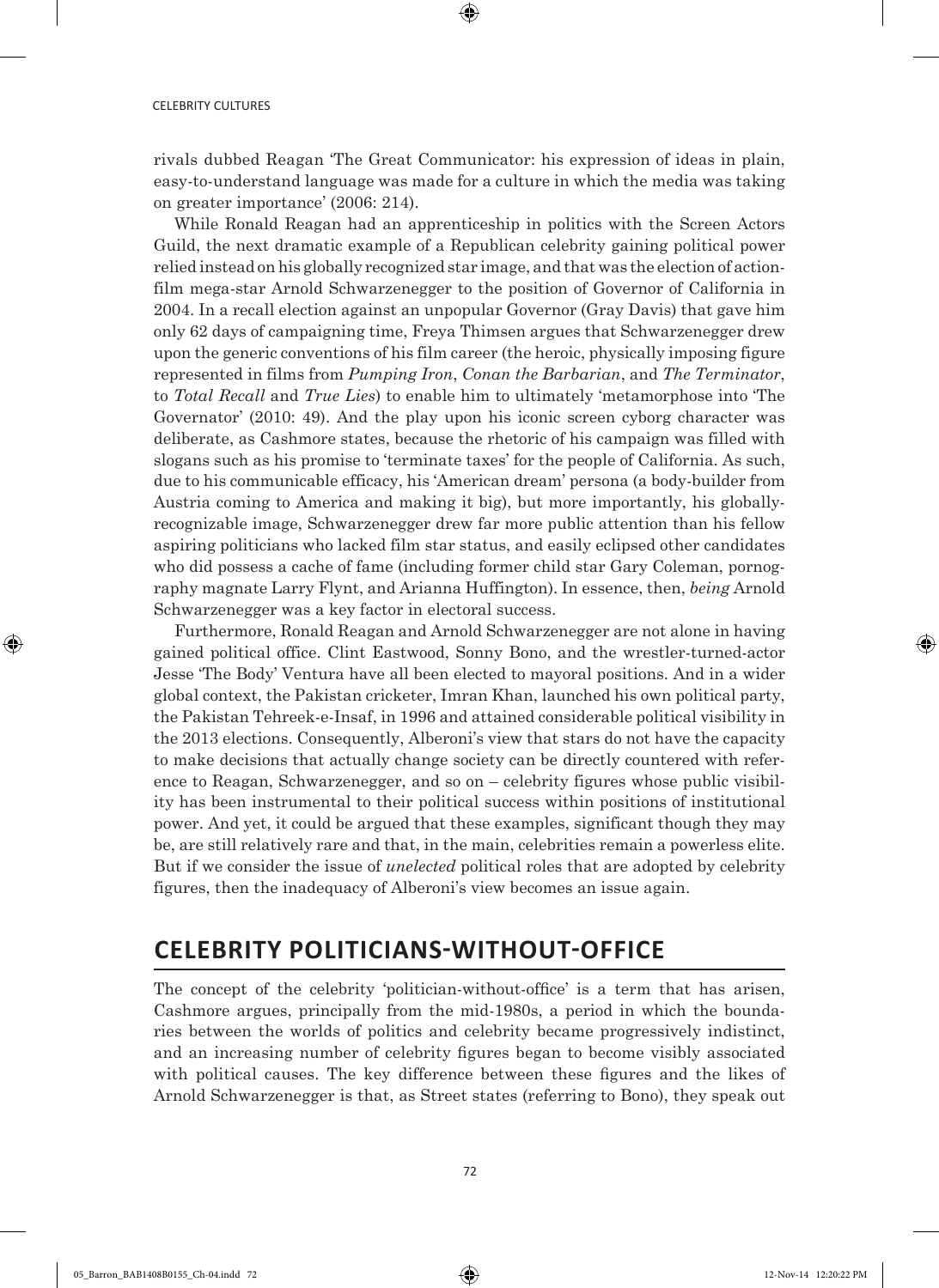on political issues and claim 'the right to represent people or causes without seeking or acquiring elected office' (2004: 438). For example, issues such as conservation and environmentalism have attracted numerous celebrity figures, from Kit Chan Kit Yee, Robert Redford, Sylvester Stallone, Amitabh Bachchan, to Leonardo DiCaprio, Matt Damon, and Cate Blanchett, who 'take the authority to speak out as politicians on environmental matters' (Brockington, 2009: 29). Yet, for many commentators, it was the mid-1980s that saw a definitive rise in the political activist celebrity and which paved the way for the preponderance of contemporary celebrity voices. A key element was the process initiated principally by Bob Geldof and his activities relating to famine relief in Africa. Geldof's fame stemmed from his position as lead singer for the Irish band the Boomtown Rats, who rose to prominence in the British punk era and had a number of hit singles, most famously in 1979 with 'I Don't Like Mondays', which attained the number one chart position in the United Kingdom, before spliting up in the 1980s.

⊕

Although carving out a respectable musical career, as Cashmore observes, as the Boomtown Rats faded, Geldof's public persona would morph from rock singer to that of 'St Bob', due to his ascent to position of 'international statesman' through his initiation of the Band Aid project which resulted in the release of a song, 'Do They Know It's Christmas', that brought together a range of pop and rock musicians (Sting, George Michael, Bono, Simon le Bon, Midge Ure, Phil Collins, Geldof, and many others) to raise funds for Ethiopian famine relief. The single went to number one in 1984 and ultimately sold 3 million copies. Geldof then co-organized the globally-transmitted Live Aid concerts performed in July 1985 (which consisted of two concerts, one in London and the other in Philadelphia). Live Aid raised over \$100 million for use to alleviate famine in various parts of Africa, and, in addition to representing a global media event (with an audience of 1.5 billion) and supremely successful charitable and humanitarian endeavour, also announced 'the entry of rock stars and celebrity figures into the realm of global politics' (Cashmore, 2006: 219).

# **CELEBRITY AND POLITICS: BONO**

Within his book, *Celebrity Humanitarianism*, Ilan Kapoor (2013) argues that Live Aid constituted a whole new cultural category within the realm of celebrity politics: 'Charitainment', and from this period Geldof became more famous as a political leader. For example, in 2004, Geldof was appointed to the Commission for Africa to lead on global responses to tackling the issue of African debt, a position that saw Geldof assume a position of significant political power, but which also became the driving force for a second musically-based charity event: the Live 8 concerts held in 2005. And in this endeavour, Geldof was not alone as he was joined by fellow rock star singer Bono, on the global political stage. Unlike Geldof, Bono (real name Paul David Hewson) has juggled his increasing political interests with an ongoing position as the lead singer of the hugely successful rock band, U2. Bono's interest in political issues (aside from his presence within Band Aid and Live Aid) was linked to his role in the NGO (non-governmental organization) Jubilee 2000 in the 1990s, which was an organization

⊕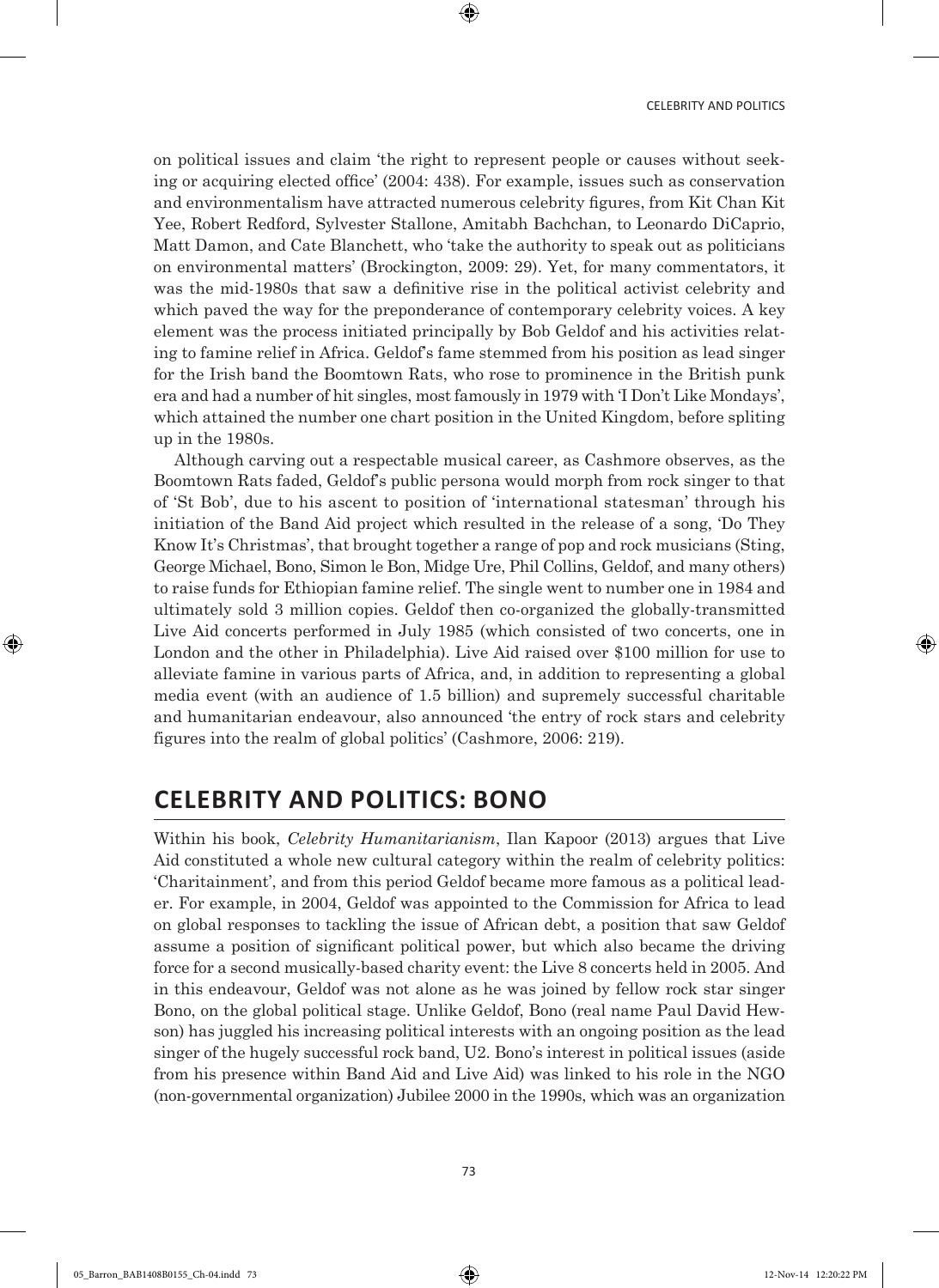dedicated to eradicating Third World debt. This was followed by Bono's formation of DATA (Debt AIDS Trade Africa) in the early 2000s, and the RED products, versions of Armani and Apple products that donate a percentage of sales to the Global Fund to fight against AIDS in Africa. Additionally, Bono's status as a globally-renowned rock star has enabled him to meet and debate with world leaders, and influence them. For instance, in relation to his role within the Commission for Africa, former President of the United States Bill Clinton identified Bono as 'the person most responsible for the passage of a bill on Third World debt relief through the US Congress' (Varga, quoted in Drake and Higgins, 2006: 90–1). For Rojek, Bono's success as a 'celanthropy advocate' is that, irrespective of his rock star status and estimated £400 million fortune, he presents a public image that normalizes his status to be just like the wider public in order to instil the message of 'Make Poverty History', that 'ordinary people have the power to make permanent change possible' (2013: 61). It must be acknowledged, though, that Bono's political activities are not always appreciated, as evidenced in 2013 when the singer was publicly pursued by a number of German anarchists who were chanting 'Make Bono history' (Anonymous, 2013, *Independent*).

⊕

As a result, the number of celebrities engaged in philanthropy and ambassadorial roles has sharply increased in the past two decades, to the extent that concepts such as 'celebrity diplomacy' (Cooper, 2008) have become commonplace to capture the degree to which international relations and goodwill missions increasingly contain celebrity presences, or, more importantly, celebrities are sought out to become the 'faces' of various political causes. However, while Bob Geldof and Bono have been long recognized as key (and highly influential) figures in this regard, others have joined them, most notably the Hollywood actress, Angelina Jolie.

# **ANGELINA JOLIE: CELEBRITY ACTIVIST**

For a significant period during her early career, Angelina seemingly cultivated a media image that vacillated between her work as a progressively acclaimed actress and her off-screen, volatile, unpredictable, and potentially self-destructive personal behaviour which included tattoos, and numerous marriages. However, recent years have seen her assume an avowed and active commitment to 'global issues', a dedication that nominally was expressed via her film career in films such as *Beyond Borders* (Martin Campbell, 2003), her children (adopted and biological), and her highly publicized relationship with the American actor and fellow film star and political activist, Brad Pitt. However, Jolie's political engagement was effectively initiated in 2001, when she assumed the role of Goodwill Ambassador for the United Nations High Commissioner for Refugees (the UNHCR). Jolie was not the first celebrity to be used by the UN, and indeed the UN has a longstanding track record of engaging with Hollywood to raise awareness of its global work. The popular comedic actor and singer Danny Kaye was appointed in 1953 as UNICEF's inaugural Goodwill Ambassador. As Wheeler argues, Kaye was appointed because it was believed that his name and fame would overturn indifference to the plight of children in poverty throughout the world, attract publicity, and raise money for the organization:

⊕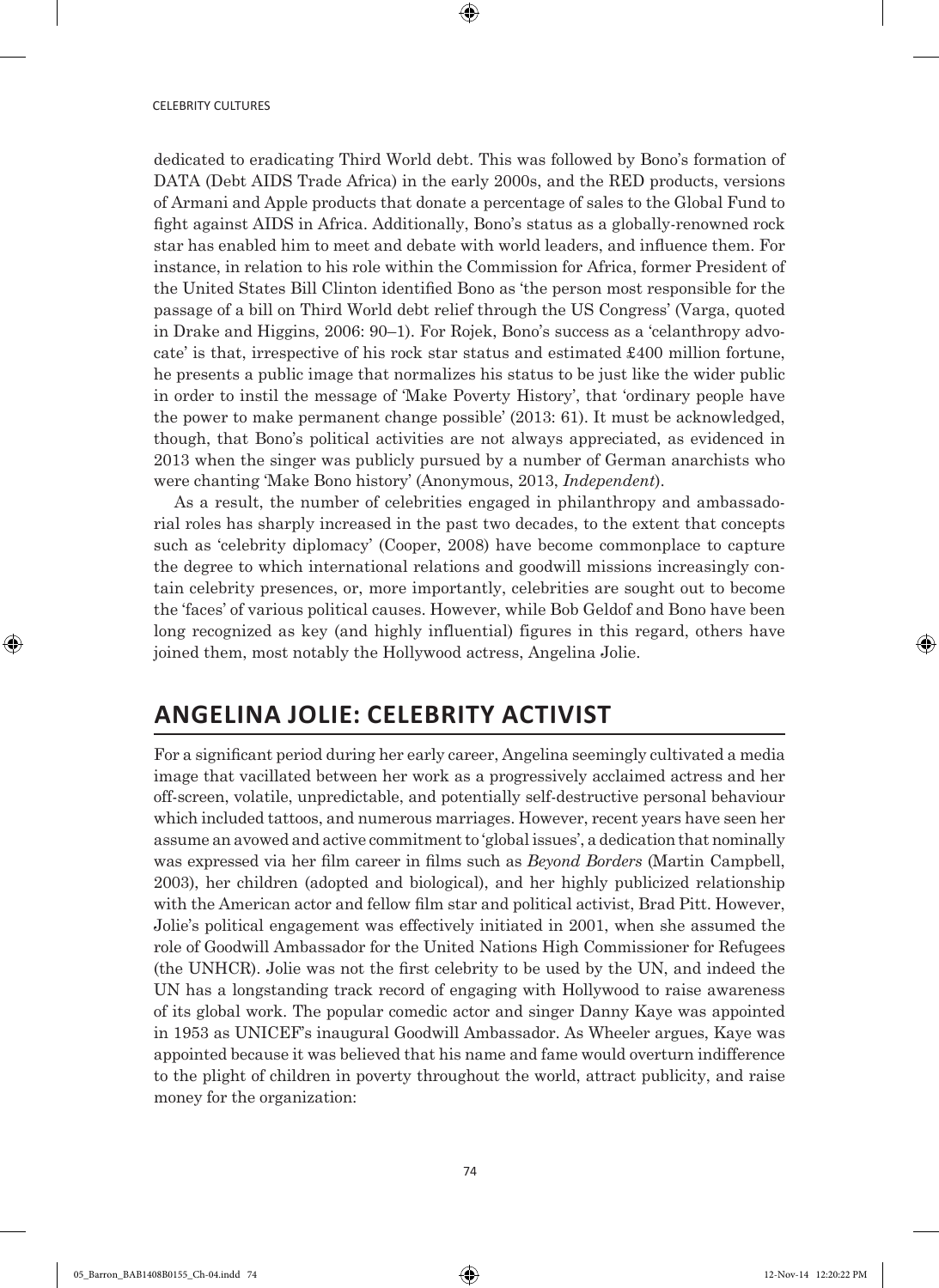Kaye agreed readily and was appointed officially as UNICEF's Ambassadorat-large. Shortly afterwards, Kaye toured UNICEF projects in Myanmar, India, Indonesia, Korea, Thailand and Japan to publicise its activities in alleviating the plight of children. His trip was filmed for a short documentary entitled *Assignment Children* (1954), which was underwritten by Paramount Pictures, shown to an estimated audience of 100 million and whose profits entered UNICEF's coffers. (Wheeler, 2010: 10)

 $\textcircled{\scriptsize{*}}$ 

As Lim (2005) notes, the United Nations would appoint people they knew would be heard as further 'Goodwill Ambassadors' – like the actresses Liv Ullman and Audrey Hepburn. Hepburn was the United Nations Goodwill Ambassador for UNICEF in 1987 and visited countries such as Bangladesh, Ethiopia, Sudan, and Vietnam. Therefore, Jolie represents a continuation of this practice, and like Kaye's excursions, as part of her work, she kept a diary to record her UNHCR experiences. These diaries were formally published in 2003 (with proceeds donated to the UNHCR) and were entitled *Notes from My Travels*: *Visits with Refugees in Africa, Cambodia, Pakistan, and Ecuador*. In these accounts, Jolie emerges not merely as a 'celebrity ambassador', but also as a diarist, and an observer of the human, social, cultural, and economic effects of war and genocide in which she therefore strives to characterize herself not as an 'icon' but rather as a person like any other, as her diaries strive to reveal.

Although not previously associated with any obvious political expression or ideological affiliation, her 'globalized' sensibility would become famous through her adoption of three children: Maddox, from Cambodia, Zahara, from Ethiopia, and Pax, from Vietnam. Moreover, Namibia was her chosen location for the birth of her first biological daughter (with Brad Pitt), Shiloh. Furthermore, Jolie would spend a significant proportion of 2001 volunteering on behalf of the UNHCR. As Jolie stated of her motivation for embracing this role: 'If I can use this celebrity thing in a positive way, that might mean young people get involved, it has to be worth it' (Mercer, 2007: 131). As such, *Notes from My Travels* begins at the very beginning of her political mission:

I am on a plane to Africa. I will have a two-hour layover in the Paris airport, and then on to Abidjan in Cote d'Ivoire (Ivory Coast). This is the beginning of my trip and this journal […] On the plane from Paris an African man wearing a nice blue suit and a warm smile asked me if I was a journalist. I said 'No, just an American who wants to learn about Africa'. He said, 'Good!' (2003: 5)

In this quote, Jolie seeks to portray herself as an example of an American culture that is critically uneducated about the political and humanitarian situations that exist in contemporary Africa. Moreover, at the outset of her journey, she alludes to an apparent 'anonymizing' process occurring. For instance, while still on the aeroplane on the first stage of her mission, Jolie's famous tattoo designs are noticed, and she is informed by an African fellow traveller that this will make her conspicuous to authorities, as visible tattoos are conventionally used by authorities as a primary reason to detain suspected rebels posing as refugees, since tattooing is a common tribal practice

⊕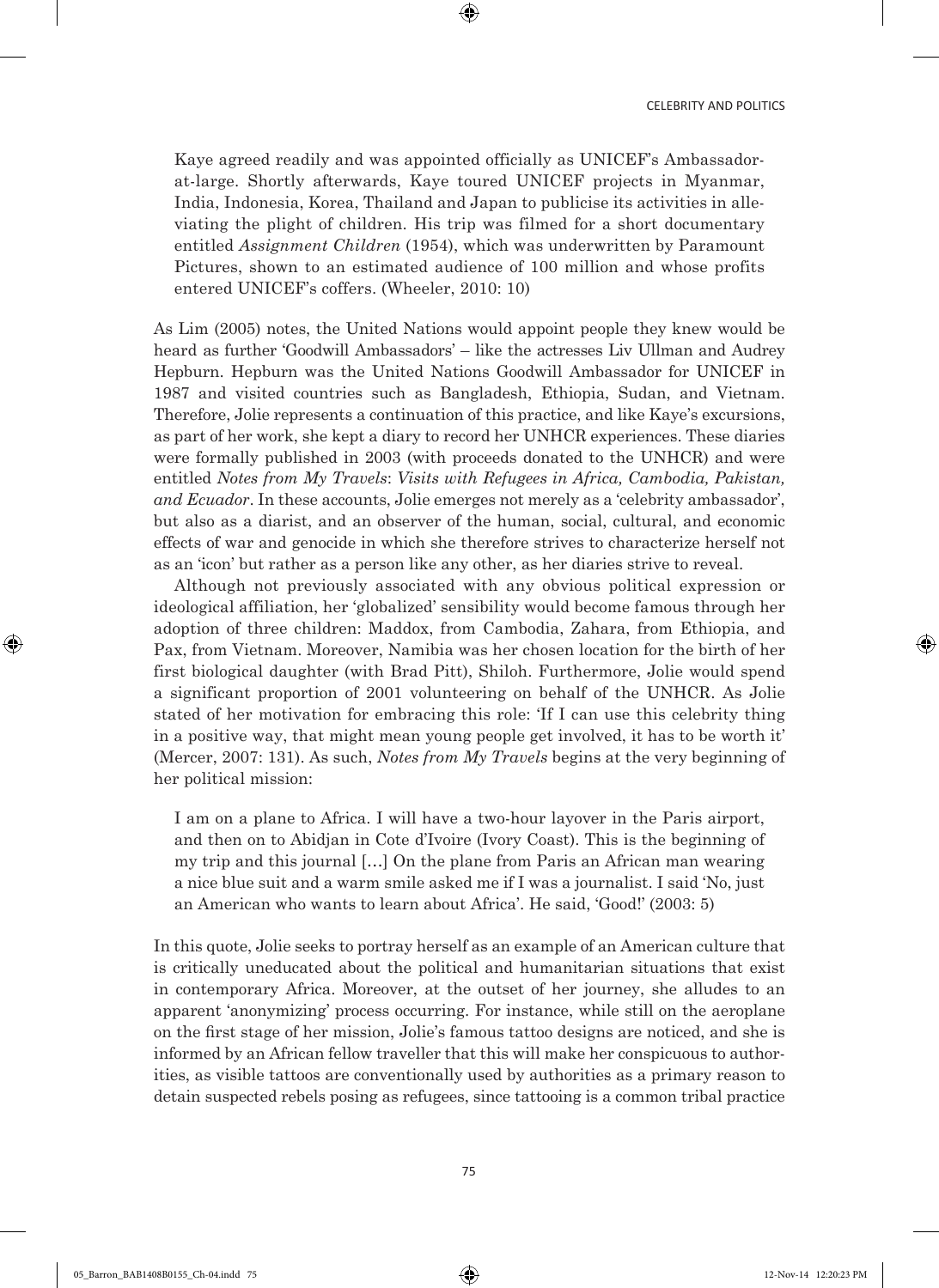in Guinea and Sierra Leone. This idea that she could be mistaken for a rebel is a source of humour within Jolie's diary, and an acknowledgement that as a globally recognized film star such misunderstandings do not occur (nor indeed does she often have to state who she is due to her recognizable celebrity status). The incident leads to a reflexive musing by Jolie, about the nature of the world she is entering, the physical environment, but more crucially, the people she will meet and act as an advocate for. Thus, when she arrives at her first refugee settlement in Africa, she states:

⊕

While standing in one place too long my ankles began to itch. They were being bitten by bugs so small I couldn't even see them. In some areas the smell was rancid. I felt sick. The strength of survival here is amazing to me. They don't complain. They don't even beg. Contrary to our image of this country, its people are civilized, strong, proud, stunning people. Any aggressive feeling is pure survival. There is no time for casual or lazy behaviour. As I wrote that, I realize I am writing as if I am studying people in a zoo. I feel stupid and arrogant to think that I know anything about these people and their struggles. But I am simply making observations of the people here in Cote d'Ivoire. (2003: 11)

In addition to reportage concerning her immediate experience, Jolie begins a process of actively diminishing and downplaying her 'iconic' public identity. This apparent freedom from her public 'celebrity' self subsequently leads her to act in ways that she would not in the West. For example, Jolie discloses her private American address to a young African girl so that the girl can write letters to her, an act that contravenes the culture of distance that conventionally characterizes the routine Western celebrity– public relation in which the public are kept at a distance from personal contact, by gated communities and frequently security guards, and private details remain closely protected.

Therefore, the dominant tone of Jolie's *Notes From My Travels* consistently centres upon Jolie's attempts to 'anonymize' herself in favour of her 'missions', to downplay her celebrity status and fame to communicate instead the work of the UNHCR, its personnel, and its support to alleviate the conditions faced by refugees. Yet there are instances in which we are reminded that Jolie is very much a *celebrity* intermediary because she is a film star of status and her star-power is substantial. This is best exemplified in Jolie's accounts of the instance in which she is invited to an engagement with Kofi Annan, then Secretary-General of the United Nations, and other prominent UN figures, a political platform few UNHCR workers could engage with.

With regard to the effect that Jolie's political activism has, her relationship with Cambodia remains acute to the extent that, in 2005, she was awarded Cambodian citizenship for conservation work and for setting up two foundations, the Maddox Relief Project (named after her first adopted child) and the Jolie Foundation. Furthermore, Jolie's political activities with the UN have also continued because since her initial missions, Jolie has maintained her intermediary role with the UNHCR and has undertaken a series of further missions to countries such as Sudan, Thailand, Jordan, the Russian Federation, Lebanon, Sri Lanka, Kosovo, India, Egypt, Kenya, Costa Rica, Iraq, and Afghanistan. As with *Notes from My Travels*, Jolie has similarly

⊕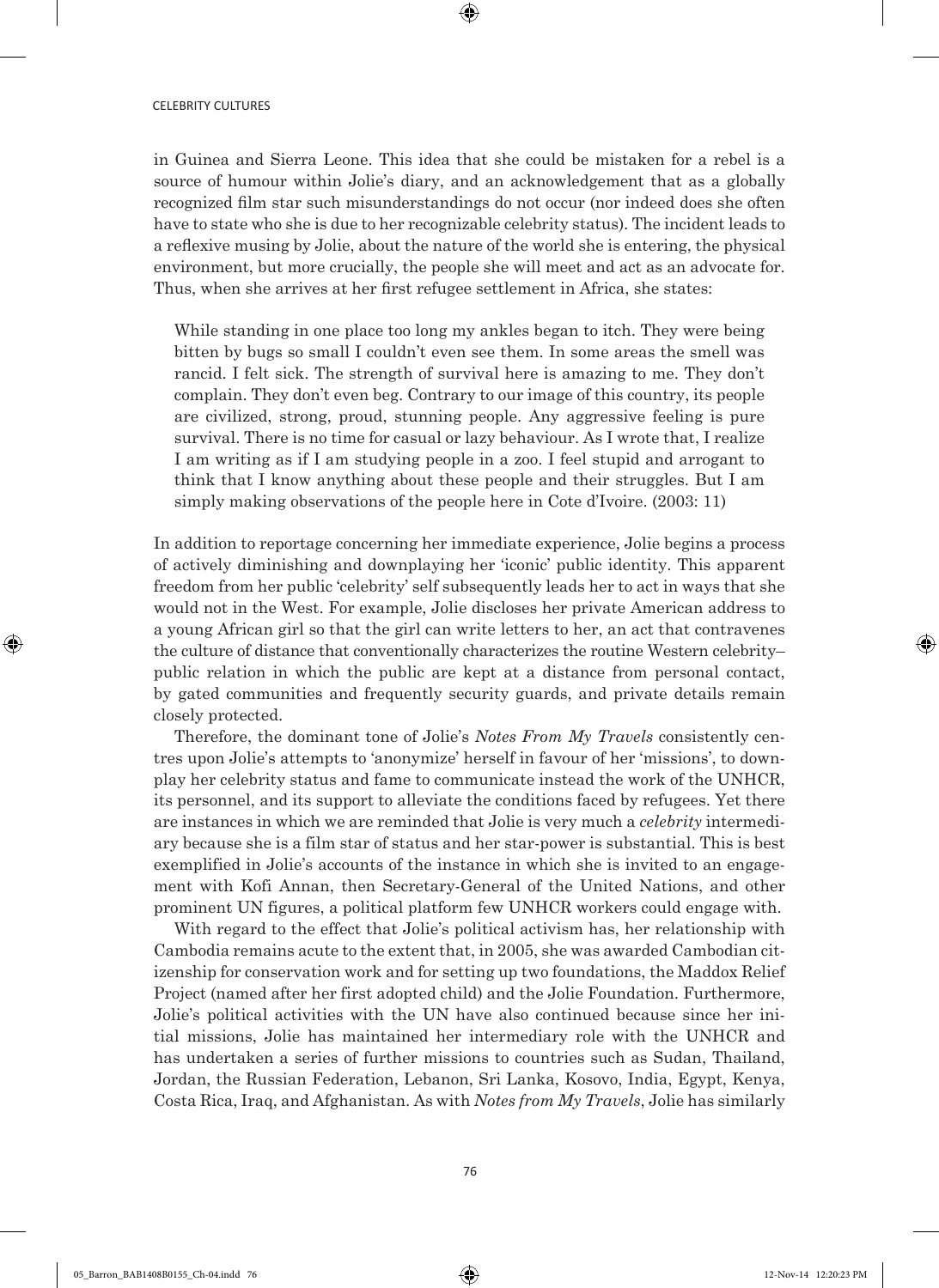documented her political work in the form of journal entries posted on the UNHCR official website documenting these missions. In terms of impact and efficacy, Roy Greenslade (2013) notes that while the issue of awareness-raising in relation to political issues and causes may sound clichéd, nonetheless, the celebrity factor is of considerable impact. As he observes in relation to Jolie's 2013 visit with British Foreign Secretary William Hague to the Democratic Republic of Congo to campaign against the use of rape within war zones, there would have been few mainstream media images contained within newspaper and media content had Hague undertaken the endeavour alone.

⊕

# **THE FUNCTIONS OF POLITICAL CELEBRITIES**

It is not just Africa that has seen politicized celebrities becoming activists. For instance, in the wake of the devastation of New Orleans in the wake of Hurricane Katrina which struck in 2005, a number of celebrities became involved in relief work and financial support (such as Angelina Jolie, George Clooney, Oprah Winfrey, John Travolta, Jamie Foxx, Celine Dion, Nicolas Cage, and Jay-Z), and in relation to rebuilding projects, in which the most notable celebrity figure is the actor Brad Pitt. As Joy Fuqua observes in her study of Brad Pitt's political activism, Pitt's relationship with New Orleans was expressed through the Make It Right Foundation (MIR) that involved his interest in architecture with a project (initiated in 2007) that combined aid work with sustainable housing, infused with green approaches to house building designed to be resistant to adverse weather conditions. The project involved a competition that brought together architects, engineers, and designers to create new housing structures, with the actor taking a lead role in the process and fronting publicity images and articles that appeared in periodicals such as *Architectural Digest*. Therefore, Pitt acted as both a hands-on participant and 'an icon to direct attention toward MIR' (Fuqua, 2011: 199) and 'his image became the instrument of the reconstruction effort' (Figueiredo, 2009: 3). Thus, from Bob Geldof's impassioned pleas for aid relief in the 1980s, to post-Katrina New Orleans, the concept of the celebrity activist has been firmly established within the cultural landscape.

In the view of David Meyer and Joshua Gamson, one of the most important resources that celebrities have in relation to political issues and political movements is their visibility, because 'celebrities carry a spotlight with them' (1995: 185). As such, celebrities draw media attention and their participation or association with a political event can draw people to it who may otherwise have had no interest, or awareness, of the particular concern. For example, then, people 'with no previous interest in pesticides . . . may listen to a public service advertisement because Meryl Streep appears in it. Rock fans may attend an antinuclear power demonstration to see Bruce Springsteen, yet wind up hearing numerous speakers talk about alternative means of generating energy' (ibid.). Viewed from this perspective, then, the participation of celebrities in political events acts as an effective 'hook' to guarantee media coverage, and it also makes public attendance at events more likely if they include celebrity presences, and generates publicity that can attract wider awareness and support.

⊕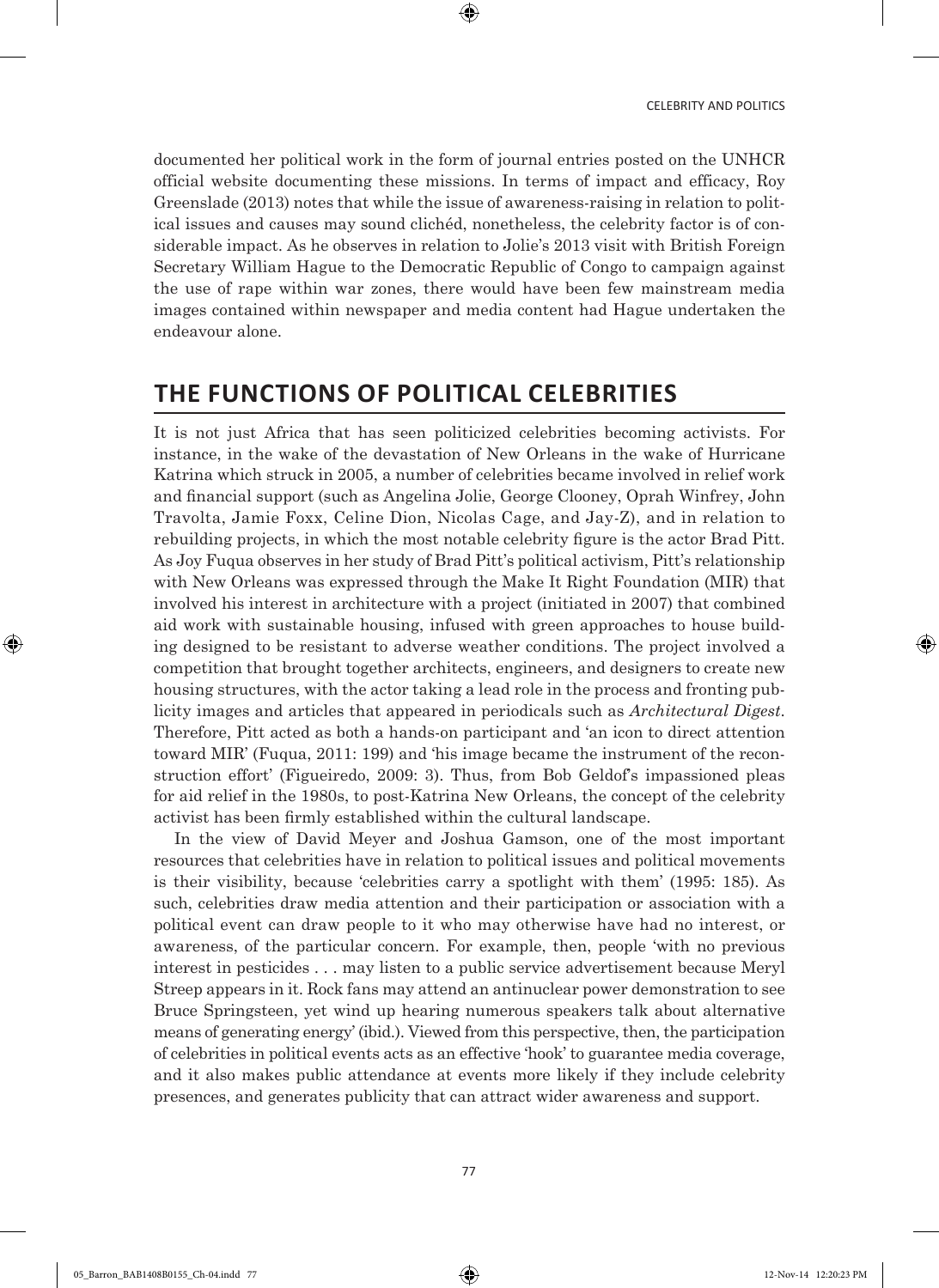Alternatively, as Cashmore points out, celebrities can help in engaging the public in political issues through converting what could be highly complex economic, political, and historical arguments and data into much more easily understandable information that results in greater degrees of public awareness and public action, from the donating of funds to political pressure and activity. For example, Oxfam ran a campaign under the banner 'Ever felt dumped on?', which highlighted unfair trading relations between the West and the South with the message that 'If we all join together and make a big enough noise, politicians and corporate bosses will have to make trade fair' (http://www.oxfam.org.nz/what-we-do/issues/maketrade-fair/dumped-on-photo-shoot). Although obviously a complex issue with various economic and political dimensions (including the historical heritage of Western imperialism and colonialism), the campaign conveyed the central message of rectifying this relationship through a photography shoot that saw various actors and musicians, such as Colin Firth, Thom Yorke, Chris Martin, Michael Stipe, Youssou N'dour, Minnie Driver, Antonio Banderas, and Alanis Morrisette being 'dumped on' with materials and substances such as coffee, chocolate, rice, milk, cotton, maize, and wheat. Therefore, through a series of striking visual images including a stellar cast of celebrities, the issue is simplified, but the message is clear: that global trade is unequal and action must be taken. Such an example further fits into the perception that the engagement of celebrities with political issues, from the activities of the UN and Oxfam through to environmental conservation and Third World debt, ensures that such issues are firmly in the public arena. In this sense, then, celebrity status, with its prominent degree of visibility, is an effective vehicle to be utilized by political groups. Indeed, it is also a factor that is recognized by celebrities themselves, as the actress Susan Sarandon (who has spoken out against the war in Iraq, and been a visual Democrat supporter) stated of translating her celebrity status into political activism: 'If my privacy is going to be invaded and I'm going to be treated as a commodity, I might as well take advantage of it' (Meyer and Gamson, 1995: 185).

⊕

# **THE CONSEQUENCES OF THE 'CELEBRITOCRACY'**

While the political roles of celebrities can ensure that political messages and causes receive maximum publicity, and thus raise awareness for key social issues and problems, there are a number of critiques of politically-inclined celebrity. At one level, argues Cashmore, the ways in which politics and celebrity have become intertwined is indicative of a culture in which media have altered the nature of politics and transformed it into a spectacle and a series of popularity contests in which political messages are secondary to slick images and performances on camera. Furthermore, the progressive presence of celebrities within the political arena, whether formally elected, invited to front organizations, or self-appointed commentators, has resulted in a 'dumbing down' of politics. Hence, on the one hand celebrities such as Arnold Schwarzenegger can run for office relying not on political expertise, but on sound bites that draw upon his star persona – he is electable because he is Arnold

⊕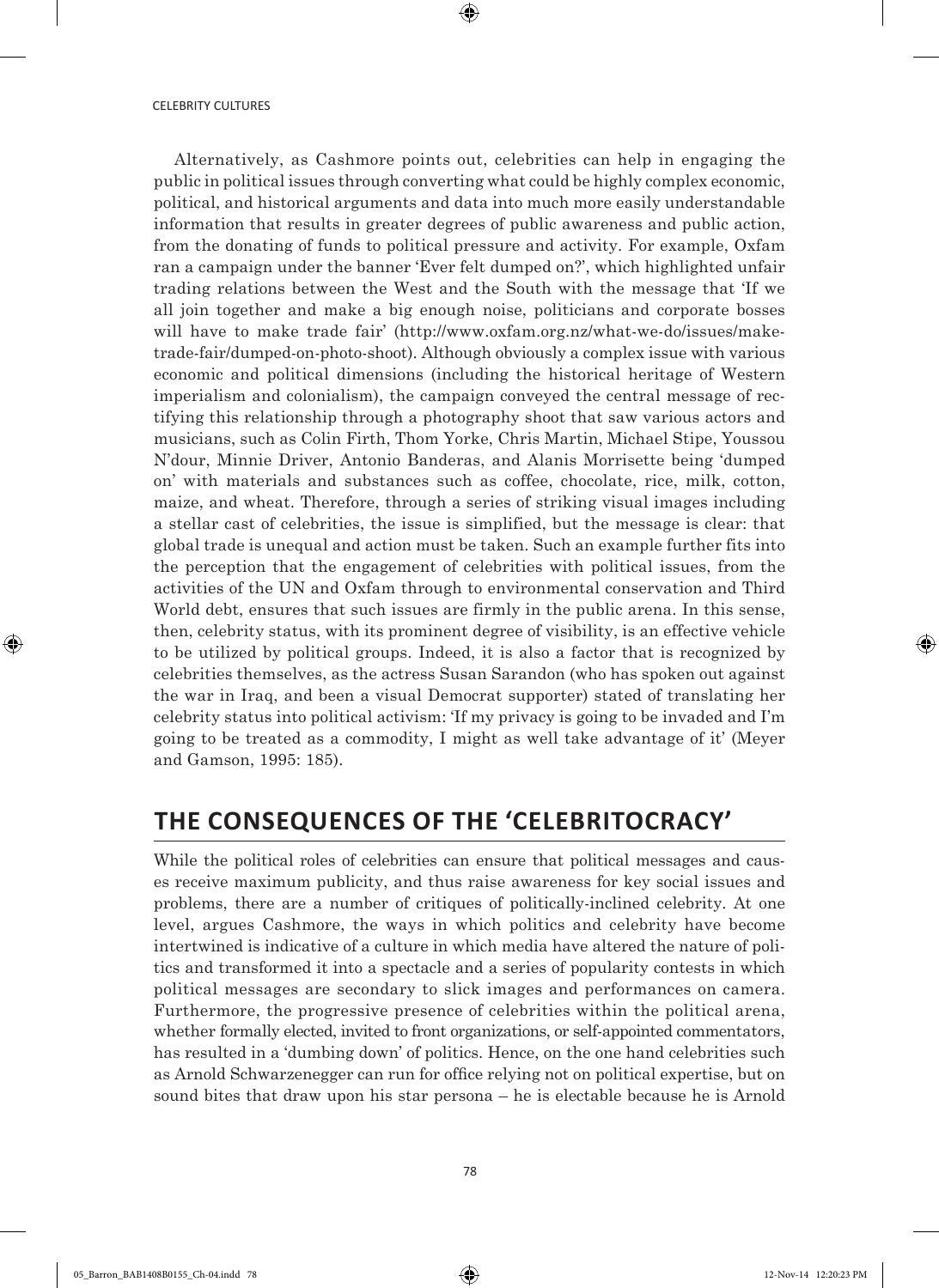Schwarzenegger; while on the other hand, there is the danger that complex issues can be reduced to simple photographic images that cut through what *are* complex debates and which require a deeper level of engagement than that afforded by slogans and photographic images of appealing celebrities. Related to this critique is the charge that celebrities, regardless of how sincere and committed they may be to their political cause and message, are not sufficiently informed on the crucial matters, and not qualified to speak out on intricate matters of geopolitical economics and national, religious, and ethnic conflicts.

 $\textcircled{\scriptsize{*}}$ 

For instance, Marina Hyde, within her acerbic book *Celebrity: How Entertainers Took Over the World and Why We Need an Exit Strategy*, cites the example of the actress Sharon Stone, and her peace mission to Israel which included meetings with Israeli President Shimon Peres. In Hyde's view, Stone's official statement explaining her presence in the country, and the degree to which she believed her celebrity status could act as an agent of change in the enduring conflict between Israel and Palestine, captures the lack of insight the famous have, and the degree to which they over-state their political influence while not fully understanding the actual politics of the situation. This is what Stone stated:

I just think that because I have fame . . . I have the opportunity to sit here and reflect back to you anything that you have or desire to see happen. The only power that I have is the opportunity to be a mirror back to you of something that you may be thinking and need to be reminded of. So the only power that I have is to remind you of something that is alive in your own heart. If you want to have something change maybe I can remind you of that. (2009: 82)

Stone compounded these words with the additional statement that she 'would kiss just about anybody for peace in the Middle East' (2009: 83), further compounding Hyde's assessment that while the desire to use celebrity for good is frequently genuine, it is also just as frequently naive and demonstrates that the understanding of politics lacks firm foundation. Although Hyde's use of Stone points to the more eccentric example of the perception that celebrity can be a force for change (even if the celebrity in question is not entirely clear how it can be harnessed), there are commentators who point to more serious consequences of the celebrity politician. This is the concept of what Lawrence (2009) refers to as the 'rise of the celebritocracy', a social cultural condition in which, while they themselves are citizens entitled to political expression like any other citizen, nevertheless, their voices are far louder than the non-famous, an issue that could have serious implications for democratic processes.

This is the view of Kapoor, and he offers a sustained and frequently scathing perspective on the effects of celebrities within the world of politics. Indeed, he questions the motives of such celebrity activism and identifies insidious effects of the 'celebritization' of politics, as he states:

Far from being altruistic, such activism is ideological: it is most often selfserving, helping to promote institutional aggrandizement and the celebrity

⊕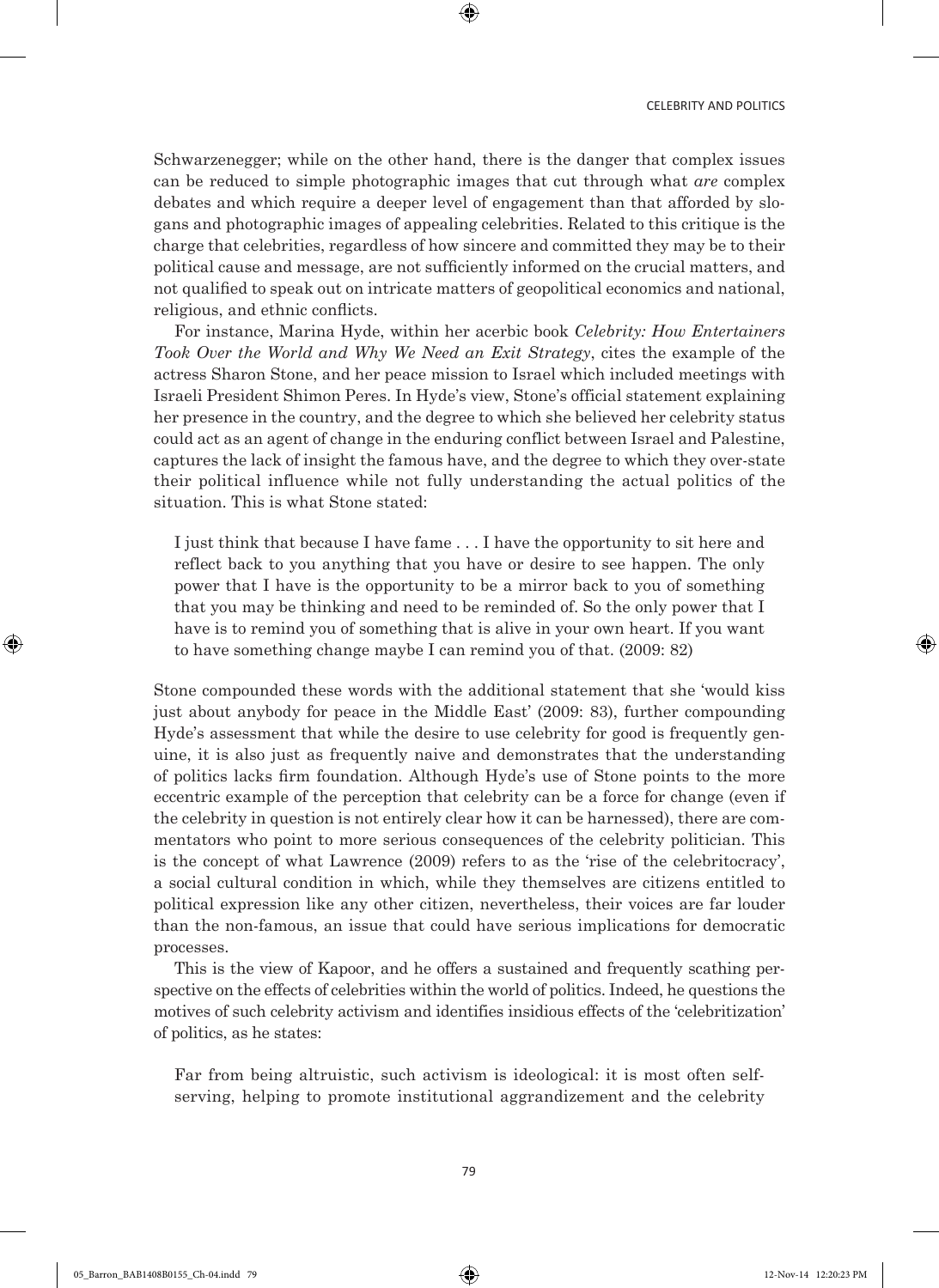'brand'; it advances consumerism and corporate capitalism . . . and it contributes to a postdemocractic political landscape. (2013: 1)

 $\textcircled{\scriptsize{*}}$ 

What this implies is that celebrity figures have become part of a process within the Western world that has increasingly seen policy issues and decisions that have traditionally been the preserve of states taken over by private agencies who are unelected, but which wield considerable power. Therefore, Kapoor's approach to celebrity humanitarianism, advocacy, and diplomacy is deeply critical and is centrally informed by Slavoj Žižek's use of ideology which accords with the idea that it 'is that which attempts to obscure the Real, to cover . . . gaps, contradictions, or imperfections' (2013: 6). As such, far from representing acts of altruism and goodwill, celebrity political activities are ultimately conservative due to their complicity with the prevailing social and economic order because the various activities, from advocacy work to staging charity events, seldom question the causes of global poverty, debt, and so on, but rather address the symptoms – with maximum publicity for those involved (and, in the case of Live 8, resulting in huge increases in music sales for many of the key performers). Therefore, celebrities such as Geldof and Bono seek to address issues of global inequality without questioning the exploitative nature of Western economic structures, and assuming that these systems can rectify global inequalities. Consequently, celebrity advocacy is seldom anti-capitalist and sustains neoliberal ideology, and it frequently serves to silence the voices of peoples who experience economic inequalities as it is the celebrity who is the advocate, and the individual who garners media attention and political audience. As a result, commentators point to the ways in which celebrity diplomacy and humanitarianism actually serves to disempower the oppressed, or, as Nicholas Kristof caustically states of the relationship between poverty and celebrity charity, figures such as 'Bono and Angelina Jolie have made Africa almost sexy' through their celebrity sheen (2007: 1). In this sense, celebrity activism reduces politics to a media spectacle and, somewhat paradoxically, often renders the subjects of its advocacy invisible.

Consequently, contemporary culture depicts a very different celebrity relationship with politics than that articulated by Alberoni. While on the one hand the number of celebrities who attain actual institutional positions of power is still comparatively rare, on the other, the emergence and proliferation of celebrity 'politicians-withoutoffice' has become a distinctive and pervasive feature of modern celebrity culture to the point that Kapoor argues that 'do-gooding is a virtual career requirement for the established or aspiring star' (2013: 13). Of course, as citizens within democratic states, celebrities, as well as any other member of the public, are perfectly entitled to either stand for political office or engage in political activism. The critical issue that surrounds the 'celebritocracy' is that, in line with Kapoor's critiques, celebrity voices are louder due to their status and a society that is fascinated with them. In this sense, although clearly many celebrities are associated with laudable causes (indeed, the American actress Jessica Alba and singer Christina Aguilera have fronted the Declare Yourself campaign which encourages young people to vote, thus enhancing democratic participation), the equation with political issues (many of which cannot be solved with donations) is reduced to a glamorous spectacle.

⊕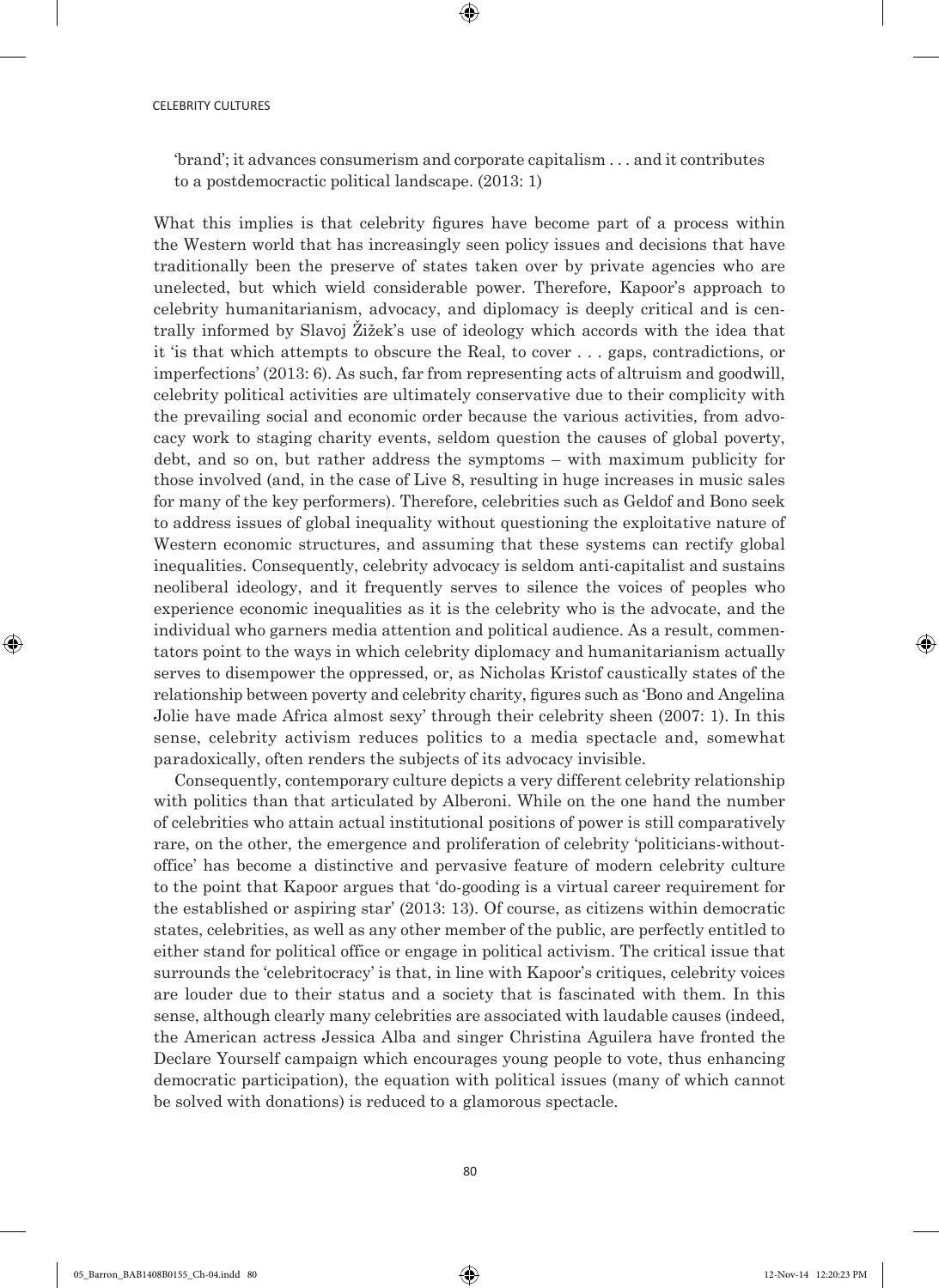# **WHEN CELEBRITY POLITICS GOES WRONG**

As a final point, and to provide a counterpoint to the bleak ideological function of politically-motivated celebrities outlined by Kapoor, activism, advocacy, and political endorsements do not always have the anticipated outcome. A recent example of this occurred at the 2012 Republican National Convention that concentrated upon supporting presidential candidate Mitt Romney's attempt to unseat Barack Obama. As part of the festivities, the Hollywood screen legend Clint Eastwood took to the stage to address the Party members and publicly endorse Romney. Although scheduled to deliver a rousing five-minute speech to close the Convention on a note of triumph, Eastwood proceeded to speak for just over 12 minutes in an improvised address to an empty chair that represented Obama 'in person' to mock his various failings as president since 2008. Although intended as a humorous act, the hesitant delivery and unscripted format resulted in widespread media coverage the next day, much of it derisive, with numerous pastiches and skits based upon it from comedians and talk-show hosts (such as Jon Stewart) and the public posting their own versions on social networking sites and YouTube. Thus, just because celebrity status can lead to political platforms, that does not mean that the outcome is a given, or that the public will react accordingly, regardless of ideological content or intent. Although, as Grant Cos and Kelly Norris Martin (2013) note, the event had a serious side, as in the wake of the Eastwood performance there were subsequent incidents of chairs found hanging from trees, and which were interpreted as racially offensive displays designed to symbolize the lynching of President Barack Obama.

 $\textcircled{\scriptsize{*}}$ 

# **CONCLUSION**

⊕

This chapter has looked at the ways in which the worlds of politics and celebrity have progressively converged, and while Alberoni's view that celebrities conventionally do not acquire institutional power (there are still very few examples of celebrity figures winning political office), the number of celebrities speaking out on causes and acting as political advocates has intensified significantly. A prime (and perhaps surprising) example of this process is the example of the British comedian and actor, Russell Brand, who has emerged as an anarchistic political advocate for widespread social, economic and political change, a vision set out in his book (or 'manifesto'), *Revolution* (2014). However, for some critics, this raises questions concerning democratic representation and also raises the debate as to whether celebrities should communicate their political affiliations to the wider public with the intention of influencing them. Similarly, the issue of personal gain and brand enhancement, combined with the degree to which celebrities are qualified and knowledgeable enough to engage in political discourse, is a further crucial factor to consider. However, in the view of Jo Littler, and as this chapter has explored, although there are a number of issues that place the celebrity/politics/advocacy nexus in a problematical position, 'celebrity do-gooding is a response to suffering, and this should not be underestimated' (2011b: 137); such consciousness-raising can act as a stimulus for others to act to tackle issues